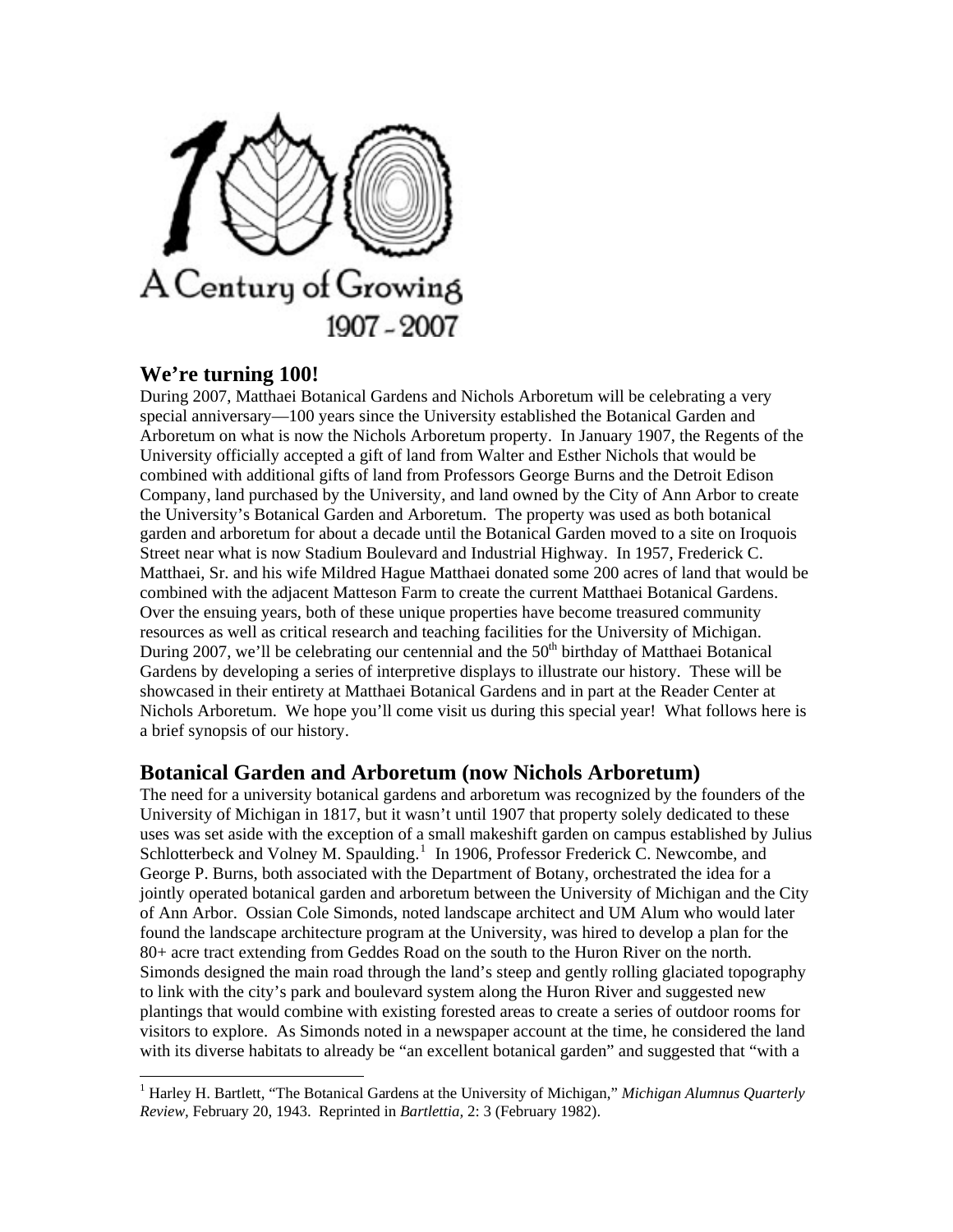little work it can be made into one of the best in the country."<sup>[2](#page-1-0)</sup> The "natural endowment" of the property included a "variation in elevation of 175 feet, and both steep and gentle slopes facing every point of the compass; a variety of soils from rich clay to gravel, as well as a considerable boggy area; and a varied native flora that includes some 75 species of trees and shrubs."<sup>[3](#page-1-1)</sup>

Within just five years of the establishment of the University's Botanical Garden and Arboretum, botany faculty were already discontent with the "Geddes property" and proposed a new facility on "twenty acres of level fertile land" on Iroquois Street in Ann Arbor that would accommodate much larger greenhouses and laboratories as well as outdoor planting display areas. Under the direction of Henry A. Gleason, the first greenhouses and the laboratory were opened in February, 1916. As Gleason noted, "for six months or more of the collegiate year the Botanical Garden must provide greenhouse facilities where classes may study growing plants and investigators carry on their research."<sup>[4](#page-1-2)</sup> The small greenhouses on the Geddes property were seen as inadequate for these purposes and the steep land throughout the Geddes site limited the kinds of research and display plots desired by botany faculty at the time. This division of the Botanical Garden and Arboretum into two separate entities within the University would persist for 88 years.

## **Nichols Arboretum**

With the development of the new "Botanical Garden" on the Iroquois site, overseeing the Geddes property fell to Aubrey Tealdi, head of the Department of Landscape Design, in 1916. In 1923, the name of the property was officially changed to "Nichols Arboretum." Under Tealdi's direction, many of the best-loved features of the Arboretum were established. These include the Peony Garden, established with a gift of peonies from William E. Upjohn in 1922 and developed between 1922-27, a large collection of lilacs, the Heathdale collection of ericaceous plants, and the general collection of woody plants with many of the earliest specimens coming from the Arnold Arboretum of Harvard University. Tealdi took great care to arrange plantings so to keep the central valleys open, respecting "the natural beauty of topography and vegetation" of the existing site and arranging native and foreign plants "as specimens or in groups and masses…to make them readily available for study both by students and the general public." One of the emphases was on evaluating both native and horticultural varieties for their adaptability to climate, soils, exposure and various landscape applications. Unfortunately for us today, the list of species planted included common buckthorn, various honeysuckle varieties and other trees and shrubs now known to readily invade natural areas. The value of the property as a refuge for birds and other wildlife was also recognized and early activities included feeding birds through the winter months.<sup>[5](#page-1-3)</sup> Throughout its history, Nichols Arboretum has continued as one of the best studied ornithological sites in Southeast Michigan and is particularly noted as a place for watching spring and fall bird migrations.<sup>[6](#page-1-4)</sup>

Development of the Arboretum did not come without challenges, however. Sledding and partying activities, cars leaving the roads, trampling and general vandalism plagued many of the early plantings. During the 1920s, plans were pushed by a number of faculty to abandon the development of an Arboretum and turn the property into a winter sports facility. Plans drawn up in 1921 by Professor F. N. Menefee in Civil Engineering proposed damming the stream in the

1

<span id="page-1-0"></span><sup>2</sup> *Ann Arbor Daily Argus,* August 16, 1906. 3

<span id="page-1-1"></span><sup>&</sup>lt;sup>3</sup> Aubrey Tealdi, "The University Arboretum," The Michigan Alumnus, March 30, 1922.

<span id="page-1-2"></span>H. A. Gleason, "Plans for the Development of the Garden, May 1917" Reprinted in *Bartlettia,* 2: 3 (February 1982).

<span id="page-1-3"></span> $<sup>5</sup>$  Tealdi, 1922.</sup>

<span id="page-1-4"></span><sup>6</sup> Michael A. Kielb, John M. Swales, and Richard A. Wolinski, *Birds of Washtenaw County* Ann Arbor, MI: University of Michigan Press 1992.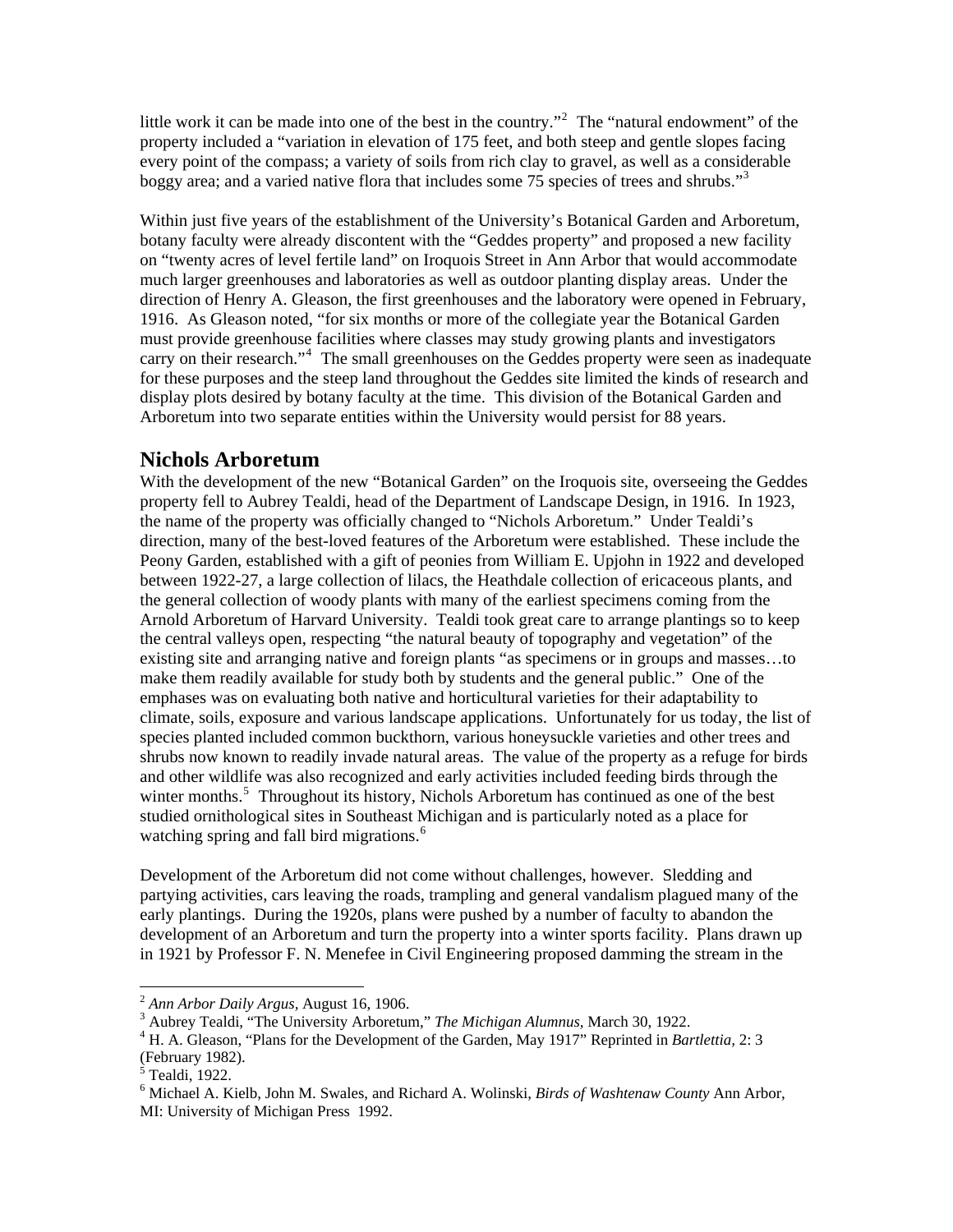main valley to create a shallow reservoir for ice skating and hockey and the creation of several toboggan, sledding and ski runs on the Arboretum's hills. In the early 1930s, President Ruthven assembled a task force to evaluate the future of the Nichols Arboretum property, and the group affirmed its value as an arboretum and urged protective measures to be taken by the University and City to protect plantings, restrict automobile use of the property, and guard the Arboretum's future. The committee affirmed the value of the Arboretum to the community and University: "It should be kept so that it might become a haven of quiet one hundred years from now when our rich native flora will have become a thing of the past in most places."<sup>[7](#page-2-0)</sup>

In the decades that followed, other improvements were made to the Arboretum property and to its programs. Over three miles of foot trails were constructed with help from workers associated with the WPA in the 1930s, and, in 1934, *Hardy Plants in Nichols Arboretum* was published, detailing the woody plants contained within its collections. In 1943, 36 acres including Alex Dow Field was added to Nichols Arboretum. In 1951, Mr. and Mrs. James Inglis donated their nine-acre estate adjoining the Arboretum to the University and the property was brought under the combined management by the Arboretum (management of the Inglis House and grounds was transferred to the Grounds Department in the early 1980s). The Arboretum served as a laboratory for university classes (especially in woody plants and landscape architecture), a haven for students escaping dormitory life or taking a break from their studies, a quiet place for community residents, an attractive route for joggers and walkers, and a valued place for plant study and birdwatching. Guiding the development of the Arboretum through these years were Harlow Whittemore (1934-1958), Walter Chambers (1958-1968), and Charles Cares (1968-1986).

In 1991, the Friends of Nichols Arboretum was begun to provide support for Arboretum events, programs and fundraising. About the same time, the Arb initiated a docent program in conjunction with Matthaei Botanical Gardens to assist with offering interpretive tours and other programs at the Arboretum. It became clear to Director Harrison Morton (1986-1999) that indoor classroom and meeting facilities were paramount to fulfilling the Arboretum's teaching mission. Several options were explored for building an urban environmental education center on the grounds, but all seemed out of reach until the opportunity for moving the Burnham House from Wall Street arose. The Burnham House, dating from 1837, had been acquired by the University for the expansion of parking for the Kellogg Eye Center and was available for relocation. With the help of Quinn-Evans Architects, plans were developed to move the house from its site on Wall Street to the Washington Heights entrance to Nichols Arboretum on a small triangular piece of land leased from Forest Hill Cemetery. With generous support by James D. and Helene C. Reader, the Wilkinson Foundation, and Detroit Edison, the Burnham House was moved in 1998 and dedicated as the James D. Reader, Jr. Urban Environmental Education Center in 1999. Since that time, it has served as the center for a variety of programs and celebrations for the Arboretum. The colorful Gateway Garden was designed by Oehme-van Sweden and Ayres Lewis Norris & May. It showcases a wide variety of plants for attracting birds and butterflies while serving as a rainwater garden, slowing and filtering the stormwater that moves through the site.

During the 1970s and 1990s, conscious efforts were renewed to carefully steward natural areas in the Arboretum. Under Director Chuck Cares, the native prairie grasses in Dow Field were encouraged, and in the late 1980s under Director Harry Morton a prescribed burning program was begun to rejuvenate the prairie flora and also to restore integrity to nearby oak woodlands. With the help of Professor Bob Grese, volunteer workdays were begun to remove invasive flora from various parts of the Arboretum and encourage native flora to recover. These programs have grown to become regular parts of the Arboretum's programming and outreach.

l

<span id="page-2-0"></span><sup>&</sup>lt;sup>7</sup> Wilfred B. Shaw, notes from "Advisory Committee on University Arboretum," 1934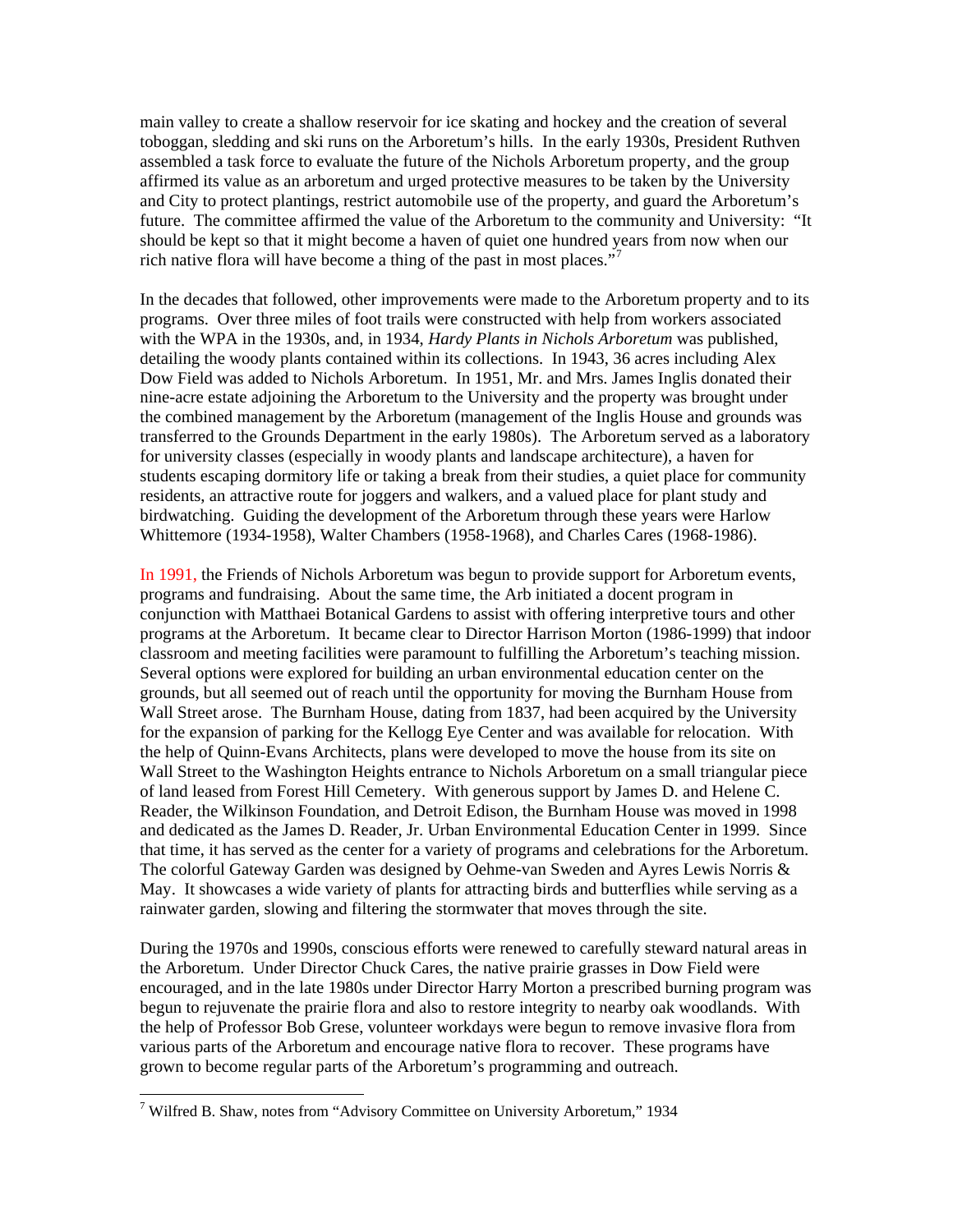In the early 1990s, Helen and Norris Post approached Director Morton with the idea of enhancing and expanding the collection of rhododendron and azaleas in the area known as Heathdale as a memorial to their daughter Julie Norris Post. At the time, Heathdale had become thickly overgrown with common buckthorn, honeysuckle, and Norway maple. Facilitated largely through the generosity of the Posts, teams of staff, student interns, and scores of volunteers helped to remove invasive shrubs and trees from this collection area, rebuild trails, establish seating areas, and plant dozens of rhododendron, azalea, and other species to rebuild this collection of Ericaceous plants. Later, the collection was expanded to include hybrid cultivars of rhodendron and azalea along the Laurel Ridge Trail. The successful rejuvenation of this special collection area within the Arboretum, has led to other efforts such as the recent establishment of the Centennial Shrub Collection near Geddes and the Oak Openings Garden, established in partnership with the Ann Arbor Chapter of the Wild Ones.

In 1994, the Friends of Nichols Arboretum celebrated the blooming of the peony collection with an extravagant "Peony Party" which was repeated annually for many years in early June. The success of those events led to a number of cultural programs connecting the arts with the Arboretum. Programs have included a number of art installations, including "Imagine/Align" by Susan Skarsgard (planting of 10,000 daffodil bulbs in a line across the Arboretum in 2004), the Heathdale Celebration dance performance created by Dance Professor Jessica Fogel and collaboration with Music Professor Michael Gould, a yearly "Poet's Walk" with English Professors Keith Taylor and Richard Tillinghast, and the ever popular Shakespeare in the Arb productions by Professor Katherine Mendeloff which began in 2000.

## **The Botanical Garden (at Iroquois site)**

The University's Botanical Garden on Iroquois Street consisted primarily of the greenhouse complex, with a classroom added in 1952, and a series of outdoor gardens. At the time the first greenhouse was constructed in 1916, the site consisted of some 20 acres of level ground. That would later grow to 51.72 acres by the early 1930s and then be reduced to approximately 40 acres with the construction of the South Industrial Highway. Emphasis was on plants grown for research and teaching as well as decorative plants grown for various university functions.

Henry Gleason, who oversaw the first phase of development at the site, noted four main purposes of the greenhouse complex. First, by growing plants for teaching purposes, students were able to learn "botany from the living plant and less 'from a bottle.'" Secondly, the greenhouses provided space for a rich array of research activities. Third, the greenhouses facilitated the exhibition of economically important or unusual plants that otherwise could not be grown this far north. Included in this group were such plants as coffee, coconut, pineapple, chocolate, ginger, vanilla and others. Finally, the greenhouses afforded the development of a collection of decorative and ornamental plants for use in decorating University buildings on special occasions.<sup>[8](#page-3-0)</sup> For at least a short time, the greenhouses were also called into active service to grow various commercial drug plants to compensate for shortages during World War I. In 1924, the School of Forestry moved its nurseries to the property and other collections were developed as an outgrowth of faculty research or for special displays, such as the annual chrysanthemum show which had been started at the original Botanical Garden and Arboretum site in  $1912$  $1912$  $1912$ .<sup>9</sup>

<sup>&</sup>lt;sup>8</sup> Gleason, 1917.

<span id="page-3-1"></span><span id="page-3-0"></span><sup>9</sup> Harley H. Bartlett, "The Botanical Gardens at the University of Michigan," *The University of Michigan an Encyclopedic Survey*, Part III, 1951. Reprinted in *Bartlettia*, 2: 3 (February 1982).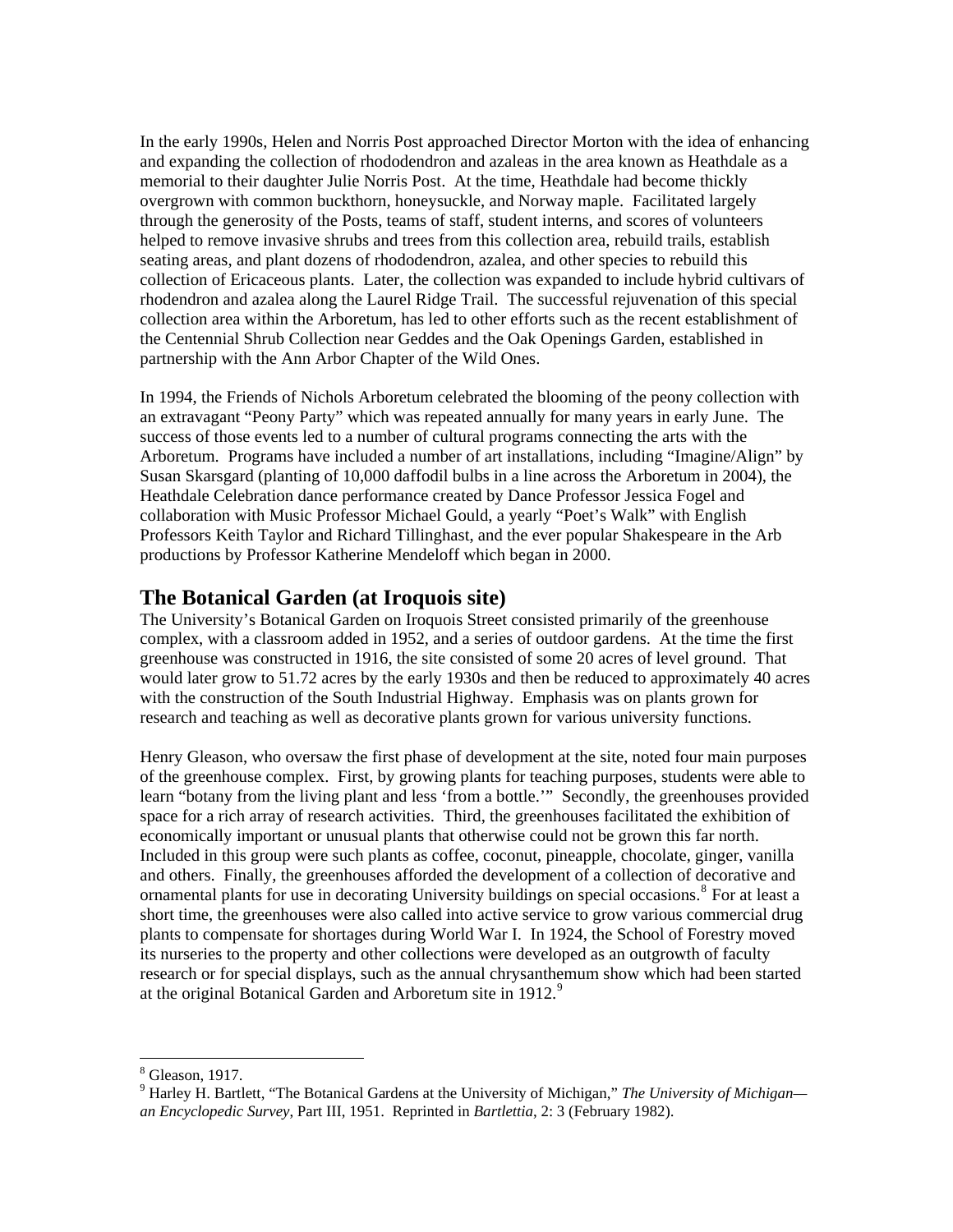Dr. Harley H. Bartlett joined the University in 1915 and served as Director of the Botanical Garden from 1919 until his retirement in 1955. Bartlett's research work into plant genetics and taxonomy, especially on the genus *Oenothera,* established a strong tradition of research using the Garden facilities. Bartlett also made many trips abroad, especially to Sumatra, the Phillipines, Panama, Mexico, Haiti and elsewhere in South America and Asia, bringing back plants to add to the Botanical Garden collections as well as thousands of specimens for the University of Michigan Herbarium.<sup>[10](#page-4-0)</sup> Frieda Cobb Blanchard, who was among Bartlett's first students to earn a PhD, served as Assistant Director of the Garden. Among other plants studied at the Botanical Gardens were rubber plants, *Petunia* spp. and other *Solanaceae,* forms of ragweed, plums and cherries, wild roses, delphinium, and Chinese chestnuts. A large collection of *Cactaceae* and various succulents came from the Missouri Botanical Gardens and were supplemented by work done by Dr. Elzada Clover and other researchers.<sup>[11](#page-4-1)</sup>

During World War II, areas on the south and west sides of the Botanical Garden property were made available to faculty and local residents for "victory gardens" for the raising of fruits and vegetables. After the war, the surge in students at the University made the demand for plants in laboratory courses soar, and a small classroom addition was added to the facilities in 1952 to allow courses to be taught on site.

In 1955, Professor A. Geoffrey Norman took over the directorship of the Botanical Garden and began an appraisal of the current facilities and future needs of the Garden. Given the aging and obsolescent facilities and the challenges faced by surrounding development at the Iroquois site, Norman was directed to search for a new possible location for the Botanical Garden, "within reasonable distance of campus." In 1957, Regent Frederick C. Matthaei, Sr. and his wife Mildred Hague Matthaei made a gift of some 200 acres along Fleming Creek as well as a monetary gift that allowed the purchase of the adjacent Matteson Farm on Dixboro Road for the development of what has become Matthaei Botanical Gardens.<sup>[12](#page-4-2)</sup>

#### **Matthaei Botanical Gardens**

l

The 1957 gift of the Matthaei property promised an exciting new future for the University's botanical gardens. Alden B. Dow of Midland, Michigan was hired to design the complex of greenhouses, laboratories, classrooms and offices. At the time, Dow was undoubtedly one of Michigan's most innovative architects and was later named Michigan's Architect Laureate in 1982.<sup>[13](#page-4-3)</sup> The construction of the complex was phased from 1959-1965. Important features of Dow's design for the complex include the large free-span conservatory, the open auditorium with its large bank of windows overlooking the display gardens, and the five working greenhouses with a work corridor on one end and a public corridor on the other with its array of classrooms, laboratories and offices. A long turquoise-faced band of roof-top planters (now abandoned as planters) provides a sense of unity to the complex and makes it immediately recognizable as an Alden Dow design.

<span id="page-4-0"></span><sup>10</sup> Edward G. Voss, "Harley Harris Bartlett, *Bulletin of the Torrey Botanical Club,* 88:1 (January 1961). Reprinted in *Bartlettia*, 2: 3 (February 1982).<br><sup>11</sup> Bartlett, 1951; Grace Shackman, "The Botanical Gardens," *Ann Arbor Observed*, *Ann Arbor*, MI:

<span id="page-4-1"></span>University of Michigan Press, 2006.<br><sup>12</sup> A. Geoffrey Norman, "The Botanical Gardens 1940-1975" *Bartlettia*, 2: 3 (February 1982).

<span id="page-4-3"></span><span id="page-4-2"></span><sup>&</sup>lt;sup>13</sup> <http://www.abdow.org/abdow/abdow.htm> (January 14, 2007); for more information about Alden Dow's work in Ann Arbor, see Grace Shackman, "Alden Dow's Ann Arbor," *Ann Arbor Observed,* Ann Arbor, MI: University of Michigan Press, 2006.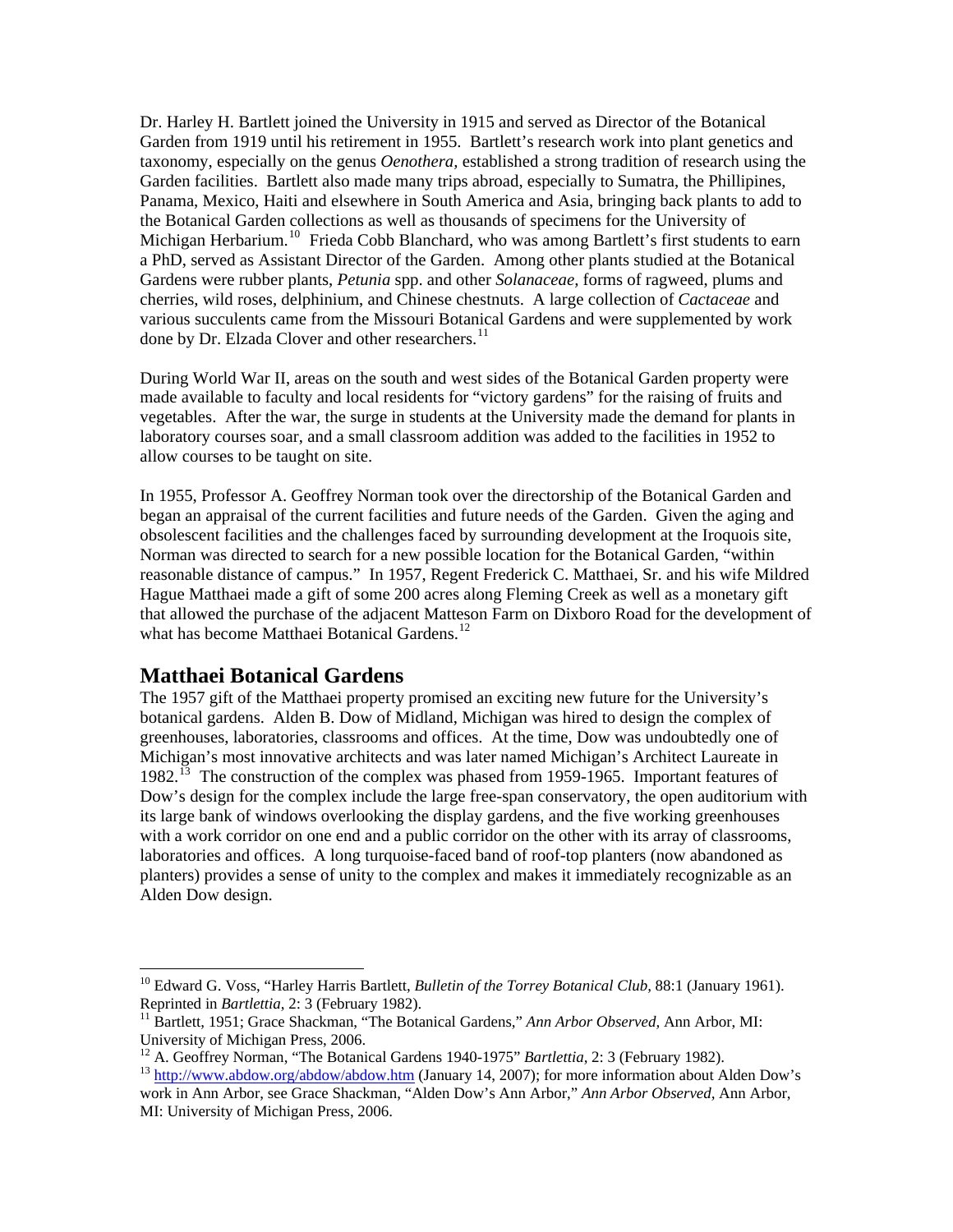Director Geoffrey Norman carefully guided the planning and development of the botanical gardens building complex so that the project did not exceed its original cost estimate of \$1.6 million. Funding came from University sources, a variety of gifts, and from funds realized through the sale of the Iroquois site. Grant funds from a National Science Foundation grant subsidized the auditorium and some of the controlled environmental facilities. Site design for the complex, including the entrance drive, parking and creation of Willow Pond was developed by Edward A. Eichstadt and Carl Johnson of Eichstadt and Grissom Associates of Detroit with planting plans developed by Charles Cares, professor in the Landscape Architecture Program and later Director of Nichols Arboretum. Nature trails were established along Fleming Creek and throughout the property, and many plants were moved from the Iroquois site before it was sold. In 1969, the Regents renamed the property "Matthaei Botanical Gardens," honoring the generosity and critical role played by Mr. and Mrs. Frederick C. Matthaei, Sr. in its  $develoment.<sup>14</sup>$  $develoment.<sup>14</sup>$  $develoment.<sup>14</sup>$ 

In 1962, Dr. Warren H. Wagner, Jr. succeeded Norman as Director and began greatly expanding activity at the Botanical Gardens, taking advantage of the new facilities. The much larger greenhouses, controlled environmental chambers, laboratory spaces, and classrooms provided for a much more active research and teaching program than was possible at the old Iroquois site. The Matthaei Botanical Gardens property itself also provided a diverse array of ecosystems for field study with nearly 1000 species of higher plants documented. Through the University Center for Adult Education (UM Extension Service), the botanical gardens began its now long-standing tradition of lectures and field classes taught by University faculty or graduate student instructors. Among the early offerings were courses such as Spring Flora, Woody Plants, Summer Flora, Orchids, Ferns, and Indoor Gardening. The botanical gardens also became the regular meeting place for environmental and garden-oriented community groups such as the Michigan Natural Areas Council, Michigan Botanical Club, the Herb Study Group, the Huron Valley Chapter of the Audubon Society, the Huron Valley Rose Society, the Ann Arbor Garden Club, the Michigan Chapter of the American Orchid Society, and many others. This tradition is clearly evident today as well. $^{15}$  $^{15}$  $^{15}$ 

In 1965, Horner Woods, an approximate 23-acre remnant of a much larger high quality woods less than a mile north of the Matthaei Botanical Gardens site, was added as a "Natural Area Preserve" and "Plant Sanctuary" through the combined efforts and generosity of Professor Alex Smith and his wife Helen V. Smith, Russell Pelton, and the Michigan Botanical Club. With the addition of the bordering approximate 10-acre Pelton Tract and the over 60 acres of the McLaughlin farm, the total acreage increased to approximately 96 acres.<sup>[16](#page-5-2)</sup> The purchase of a conservation easement by the City of Ann Arbor's Greenbelt Commission on the adjacent Goodrich property, bordering Horner Woods to the east, further increases the land under protection and will provide access from Dixboro Road. In 1970, the 258-acre Mud Lake Bog property was also added to Matthaei Botanical Gardens as a second Natural Area Preserve. Then, in 1987, an agreement with the University Athletic Department allowed Matthaei Botanical Gardens to assume management responsibility for Radrick Forest and Radrick Fen, two extremely high quality sites to the south of the main botanical gardens property.

Dr. Erich Steiner and Dr. Helen V. Smith spearheaded efforts to form the "Friends of Matthaei Botanical Gardens," which was established in 1974. The Friends played a critical role in organizing lectures, workshops, sales, and events that have greatly extended the outreach of the

1

<sup>&</sup>lt;sup>14</sup> Norman, 1982.

<span id="page-5-1"></span><span id="page-5-0"></span><sup>15</sup> Norman, 1982.

<span id="page-5-2"></span><sup>&</sup>lt;sup>16</sup> Sylvia Taylor, "A Recent History of Horner Woods," unpublished paper 2006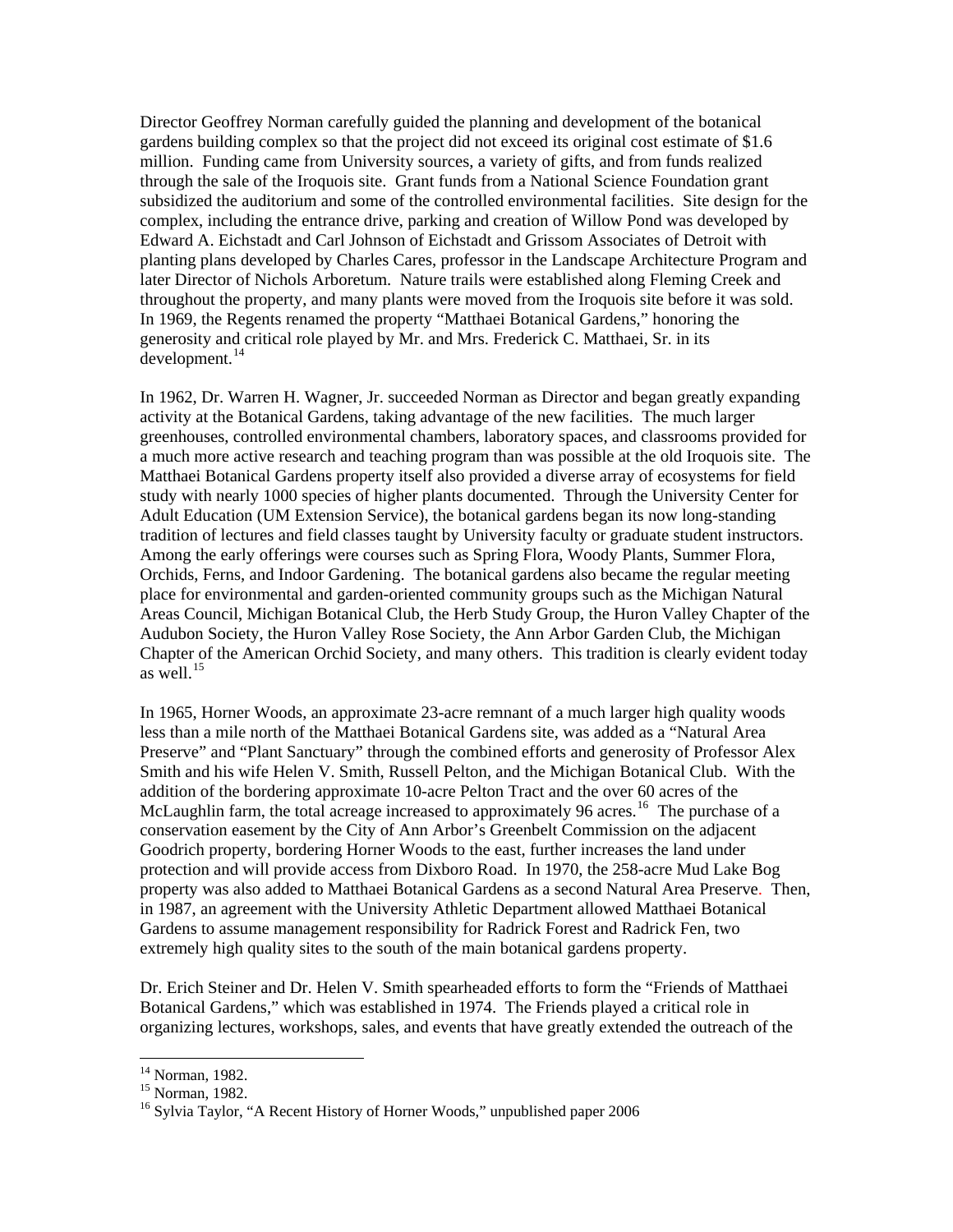Gardens to the general public. Many of the Friends-sponsored events, such as the popular "Ann Arbor Flower Show," held annually from 1990 to 1998, provided great visibility for the Gardens and brought in thousands of visitors. Over the years since its founding, the Friends have helped to raise millions of dollars through memberships, annual plant sales, and special fund-raising events such as "Matthaei by Moonlight."

As visitation increased by school groups and the general public, more specialized gardens and collections were developed, often in collaboration with local garden club organizations. Examples of these include the Woodland Wildflower Garden (now known as the Helen V. Smith Woodland Wildflower Garden), the Rose and Perennial Garden (now simply the Perennial Garden), the Herb Garden (now the Alexandra Hicks Herb Knot Garden), and orchid and bonsai collections. Other gardens developed out of special programs or teaching interests. These include such garden displays as the Range and Field Garden and the Ethnobotanical Trail. Some of these gardens and special exhibits have remained through the present time, while others have been abandoned after their usefulness declined. The "Gateway Garden of New World Plants" with its impressive stone-pillared pavilion was created with support from the University Alumnae Council and the Friends of Matthaei Botanical Gardens and dedicated in 1996. From 1999 to 2004, funding from Ford Motor Company allowed the creation of five demonstration "Gardenscapes" by local landscape architects that included "Deconstructed Landscape" designed by John Hollowell, "Pathways and Vistas" by Mike Abott, "Transitions" by Mark Korzon, and "Urban Pocket Garden" by John Stevens, and "Double Helix" designed by a team of landscape architecture students.

Guiding the development of the botanical gardens over its long history have been a long chain of Directors which have included George P. Burns (1907-1912), Charles H. Otis (1912-1913), Henry A. Gleason (1915-1919), Harley H. Bartlett (1919-1955), A. Geoffrey Norman (1955- 1966), Warren H. Wagner (1966-1971), Erich E. Steiner (1971-1977, 1989 -1991), William S. Benninghoff (1977-1986), Catherine Bach as Acting Director (1986-1987), Anton A. Reznicek (1987-1989), Patricia Hopkinson as Acting Director (1991-1994), James A. Teeri (1994-2002), and Brian J. Klatt as Interim Director (2002-2004).

# **Matthaei Botanical Gardens and Nichols Arboretum**

Administratively, the Botanical Gardens and Arboretum have had a variety of homes at the University over their histories. The Botanical Garden was an official part of the Botany Department and then the Department of Biology until 1994 when Matthaei Botanical Gardens became an independent unit within the College of Literature Science and Arts under Director James Teeri. Nichols Arboretum was a part of the Department of Landscape Design and then Department of Landscape Architecture until becoming a part of the School of Natural Resources (now the School of Natural Resources and Environment). Under Director Harry Morton, Nichols Arboretum moved in 1997 to report directly to the Provost's Office as one of the University's "Public Goods." In 2003, the University assembled a task force to consider an alliance of Matthaei Botanical Gardens and Nichols Arboretum, and in 2004 the two were merged as one unit within the University, reporting directly to the Provost. Professor Bob Grese, who had been Director of Nichols Arboretum since 1999, was named Director of the combined Matthaei Botanical Gardens and Nichols Arboretum in 2004.

In this our  $100<sup>th</sup>$  anniversary year, we have set ambitious goals for ourselves, continuing many of the past traditions at Matthaei Botanical Gardens and Nichols Arboretum while looking to how we can make a difference for future generations. We are committed to